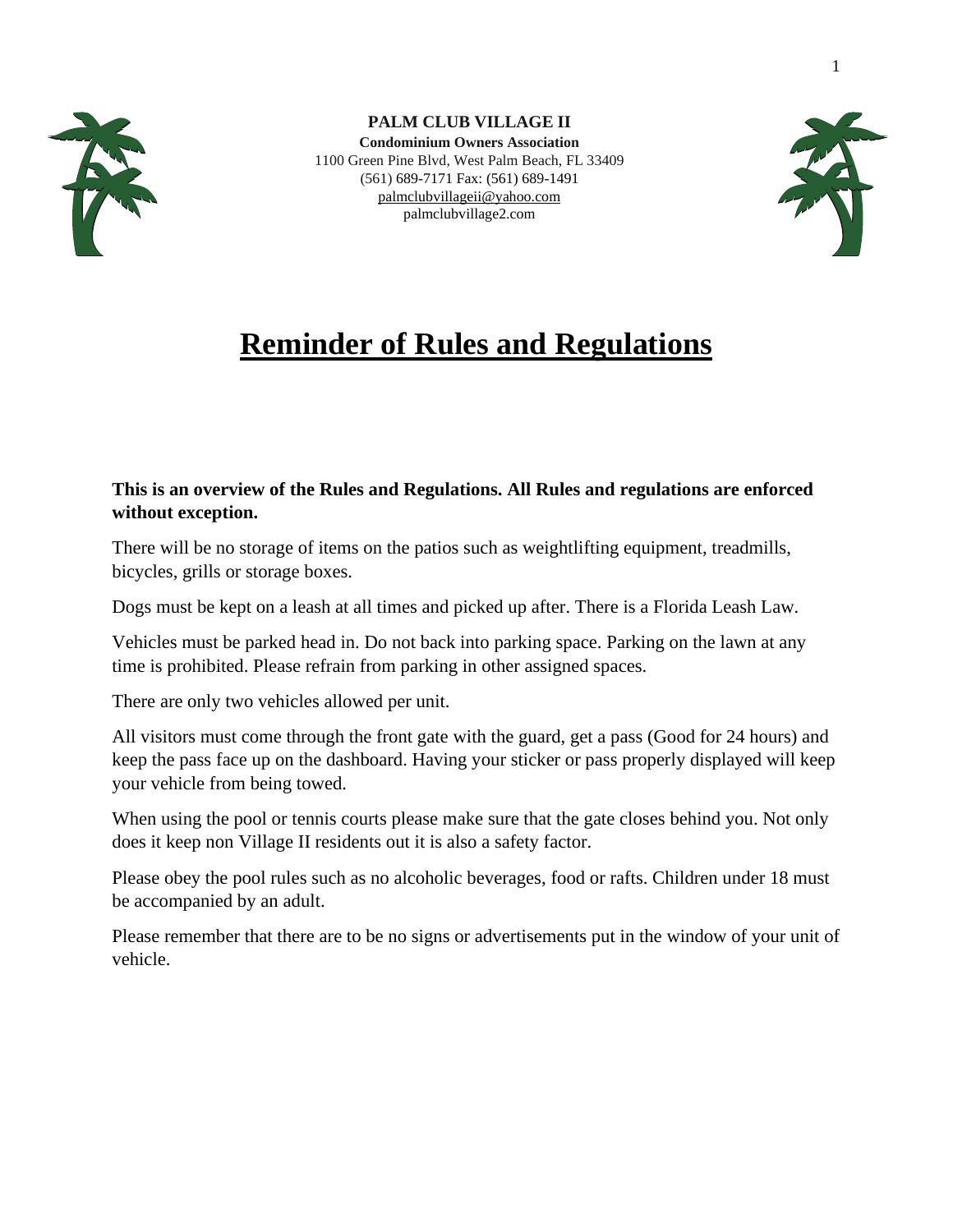# **Rules and Regulations**

#### Palm Club Village II Condominium Association, Inc.

The following Rules and Regulations were approved by the Board of Directors on June 10<sup>th</sup>, 1991, with additions in October 2009, May 2011, June 2018, and April 2019. Strict enforcement of these rules and Regulations is required for the benefit of the entire community.

#### **General**

- 1. All units, common area and Association properties are for residential use only.
	- a. Studio Unit No more than two (2) persons may reside in unit.
	- b. One Bedroom Unit No more than three (3) persons may reside in unit.
	- c. Two Bedroom Unit (3 story building) No more than four (4) persons may reside in unit
	- d. Two Bedroom Unit  $(2 \text{ story building}) \text{No more than four (4) persons may}$ reside in unit.
	- e. Two Bedroom Unit/Conv. Den Unit No more than five (5) persons may reside in unit.
- 2. All governmental laws, ordinances and regulations governing the area will be observed. No immoral, improper or offensive actions will be tolerated. No activity interfering with the peaceful possession and proper use of condo property is permitted.
- 3. Alterations, additions or modifications to the interior of a unit require the prior written approval of the Association. Modification of the installation of electrical wiring or TV antennas will not be allowed, either inside or outside of a unit. No changed are allowed to the exterior of a unit without written permission from the Board of Directors.
- 4. Sidewalks, entrances, passages and stairways shall not be used for storage. They are only for going in or out of units. (I.E. No shoes, plants, boxes, carriages, bikes, etc.)
- 5. No owner, lease or guest shall create or permit any disturbance that will interfere with the rights, comforts or convenience of others.
- 6. No cooking shall be permitted, nor food or beverages be consumed outside a unit except in designated picnic areas. No cooking shall be permitted on patios or balconies.
- 7. No propane tanks or BBQ grills can be stored on patios or balconies.
- 8. No clothes or similar articles shall be hung on patios or balconies.
- 9. All personal property shall be placed inside the unit or the storage spaces provided for such purposes. Storage on patios and balconies is not permitted. (Patio furniture and plants only) No gym or exercise equipment is allowed on patios or balconies.
- 10. No sign, advertisement, notice or other lettering shall be placed on any unit that is visible from the outside of the unit. No commercial or business activity shall be conducted in any unit or Association properties. Unit owners actively engaged in soliciting business or nay solicitor of a commercial nature will not be allowed, without prior written approval from the Board of Directors.
- 11. Condominium building notice boards are for posting of official Association notices and information only, Owners and residents are not to post any flyers or documents on these notice boards.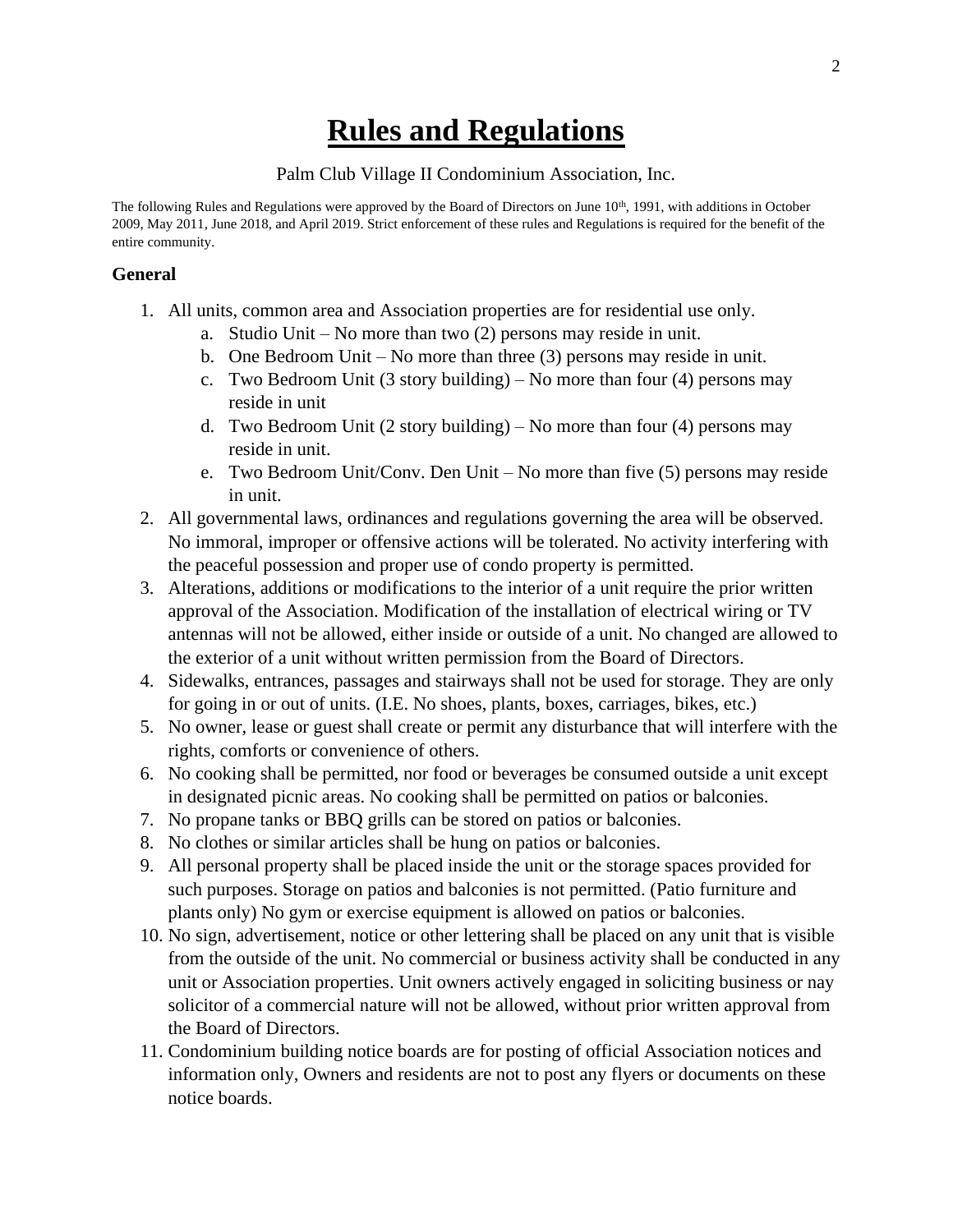- 12. All garbage and trash must be placed in plastic bags, then deposited in the trash receptacles that are provided. If garbage and trash are left on the ground the city will not unload the dumpster. Do not put furniture or anything else other than bagged trash into dumpsters. The city will not dispose of furniture or mattresses. Residents that place anything other than bagged trash into the dumpsters will be charged for the removal of the same. Please contact the office to make arrangements for the removal.
- 13. If you plan to be absent during the hurricane season, remove everything from your patio or balcony before leaving. Leave someone in charge of the unit should damage occur. Let the Association know who that individual is. If you have a BBQ grill in the common areas, remove it before you leave.
- 14. No hard ball playing with a bat shall be allowed in the common areas.
- 15. White or off-white blinds, patio slats, curtains or roll-down patio screens only. No bamboo or wood colored blinds or patio screens.
- 16. Blinds and patio slats/screens must be repaired or replaced if damaged or broke.
- 17. Maintenance assessments are due on the first day of each quarter: January  $1<sup>st</sup>$ , April  $1<sup>st</sup>$ , July  $1<sup>st</sup>$  and October  $1<sup>st</sup>$ .

#### **Lake Areas**

No boating or swimming is allowed in the lakes.

#### **Pets**

- 1. The State of Florida has a "Leash Law." Please obey it.
- 2. One domestic pet or animal, not exceeding twenty-five (25lbs) pounds is allowed as long as it does not constitute a nuisance, as determined by the Board of Directors.
- 3. All pets shall be kept on a leash not to exceed six (6ft) feet while being walked. Owners are to pick up after their animals.
- 4. No animal shall be left unattended on a balcony or patio.

## **Parking and Towing of Vehicles**

- 1. All Residents shall park their vehicle in their assigned spot.
- 2. Any vehicle that cannot operate under its own power shall not remain on the property for more than twenty-four hours. This includes flat tires
- 3. No repairs or maintenance may be made on property. Only the changing of flat tires, boosting of batteries and washing and waxing of vehicles is allowed.
- 4. No commercial vehicles, trucks or recreational vehicles shall be parked on the property.
- 5. No boats, boat trailers, campers or like vehicles shall be left or stored on property.
- 6. Bicycles shall be kept inside the unit or in the areas designated for bicycles.
- 7. Motorcycles or motor bikes are not permitted on property at any time.
- 8. Washing of vehicles shall only be done in the vicinity of the hose bib provided within each parking cluster. Please observe any water conservation measures.
- 9. No vehicle shall be parked on the grass or in any areas other than the designated assigned and guest spaces at any time.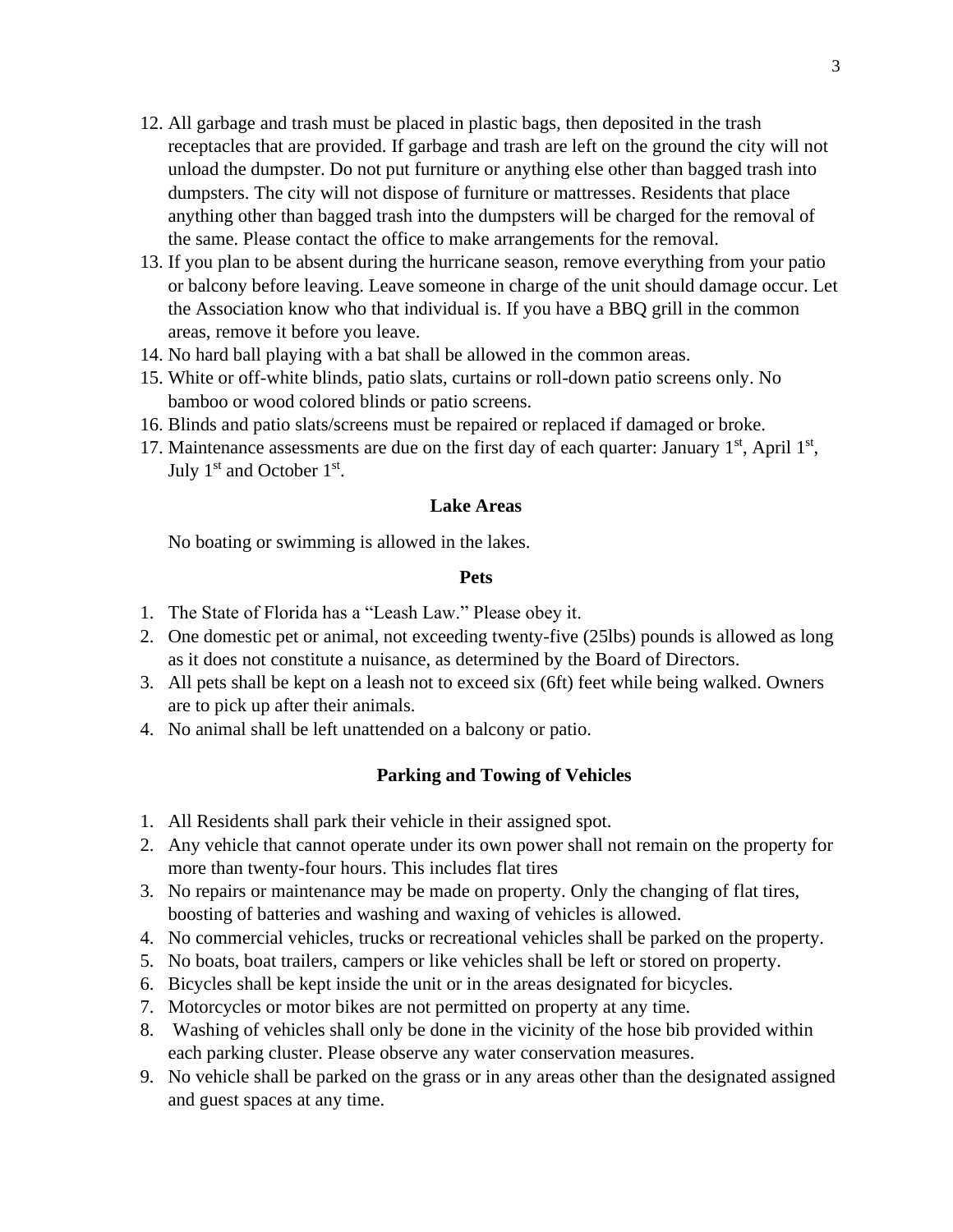- 10. **Only two vehicles allowed per unit**. Each unit has only one numbered parking space with the unit security number on it. These are for exclusive use of the unit resident only. Any units that have more than two vehicles are illegally parked and will be subject to towing.
- 11. Vehicles leaking oil and/or fluids must be repaired off property at once. The oil/fluids must be removed from the asphalt with proper absorption products so as to not ruin or damage the asphalt. Cat litter works well for this purpose.
- 12. Guest parking spots are simply that. They are not intended to be used for "long term" parking or storage of extra vehicles. No guest spot if you want your car in a different spot other than your assigned spot.
- 13. Do not park in someone else's space. Numbers on decal and parking space must coincide with office records and will be checked.
	- a. Parking permitted in your assigned and guest spots only. Vehicles parked on grass, bike paths, in front of dumpsters, in the road etc. will be subject to towing.
	- b. No untagged or unregistered vehicles permitted at any time.
	- c. No expired tags are permitted.
	- d. No overnight parking of vehicles that have advertising on them. Any covering of the advertisement must be approved by the Board of Directors in writing. Unacceptable covering will cause the vehicle to be towed.

\*All illegally parked vehicles and vehicles that are not in compliance will be towed at the owner's expense and liability. It is the resident's responsibility to advise his/her guests of proper parking procedures.

# **Rental of Units**

- 1. All unit owners that plan to rent their units on their own or through a relator must contact the Association for guidelines and approval of leases.
- 2. A separate application must be completed and approved for each person on the lease except for husband and wife and children under the age of eighteen.
- 3. A one-hundred-dollar application fee and one-hundred-dollar parking decal/transponder fee must accompany each application. The amount of the screening fee is subject to change from time to time, by the Board of Directors.
- 4. All assessments must be current or rental approval will be denied.
- 5. Renewal leases must be submitted to the office thirty days prior to renewal for approval. Screening fees are not required for lease renewal.
- 6. Curing the term of the lease any new or additional roommates must be screened. Even if they are not on the lease
- 7. Owners must have their roommates screened.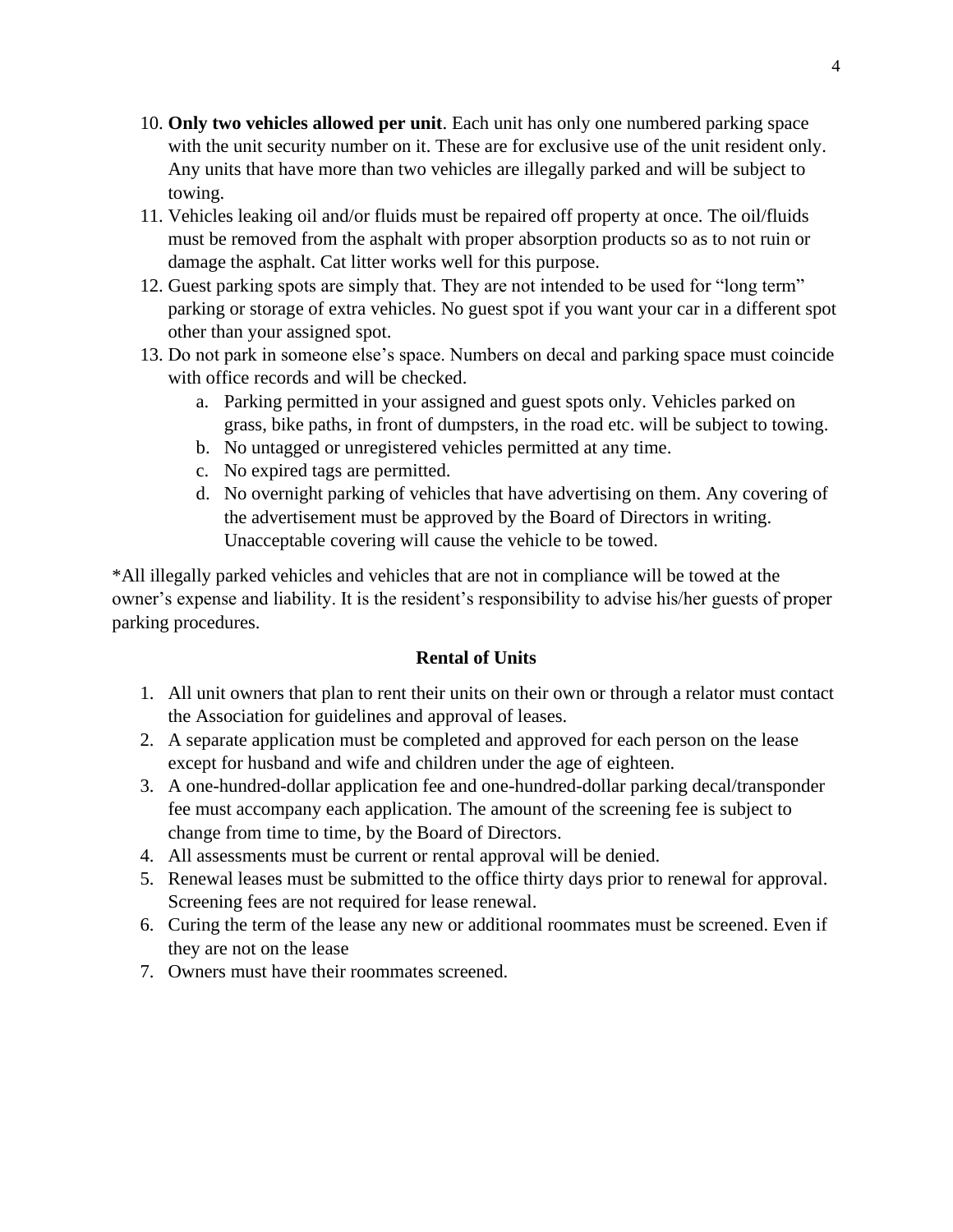## **Pool Rules**

- 1. The association reserves the right to deny use of the pool to anyone for failure to obey the rules.
- 2. There is no lifeguard on duty. Swim at your own risk.
- 3. Pool hours are from 9:00am to 9:00pm.
- 4. No alcoholic beverages are permitted in the pool area.
- 5. No food in the pool area. Please dispose of all trash in proper receptacles.
- 6. No glass bottles or containers.
- 7. No diving, running or jumping into pool.
- 8. No boisterous conduct or loud music permitted in or around the pool.
- 9. No throwing of balls or objects in or around the pool.
- 10. No child under eighteen is permitted in the pool area or pool without adult Palm Club Village II resident supervision. There is a maximum of four children per adult resident.
- 11. Children who are not "potty trained" must wear rubber pants.
- 12. No large inflatable objects permitted at any time.
- 13. Do not hang anything on fences, including towels, clothes, suits, etc.
- 14. No animals will be permitted in the pool or pool area.
- 15. Persons with contagious or infectious health conditions must not use pool facilities.
- 16. There is no reserving of tables and chairs.
- 17. No fishing off the pool deck.
- 18. Guests must be accompanied by a resident with appropriate key.
- 19. All swimmers must shower each time before entering the pool. Shower is for rinsing only. Not for general cleaning or wit soap or shampoo.
- 20. Towels must be placed on chairs if using sun tan lotion or other oil products.
- 21. Proper swim attire required. Please, no thongs.

#### **Clubhouse**

- 1. Shoes are required at all times.
- 2. Residents must dry off before entering. No dripping swim suits permitted
- 3. Pool key is required. You may enter the pool area through the outside pool gate entrance. You may not access the pool through the screen doors in the clubhouse at any time.
- 4. No parties allowed in the club house without specific written permission of the Board of Directors. Advanced notice is required.
- 5. No pool parties are allowed when renting the clubhouse.

#### **Security Information**

- 1. Guard House Phone Number: (561) 686-8163
- 2. Residents are not allowed to use the visitor's lane to gain access to the community. Each resident's vehicle has a transponder for this purpose.
- 3. All visitors will receive their own pass good for one day.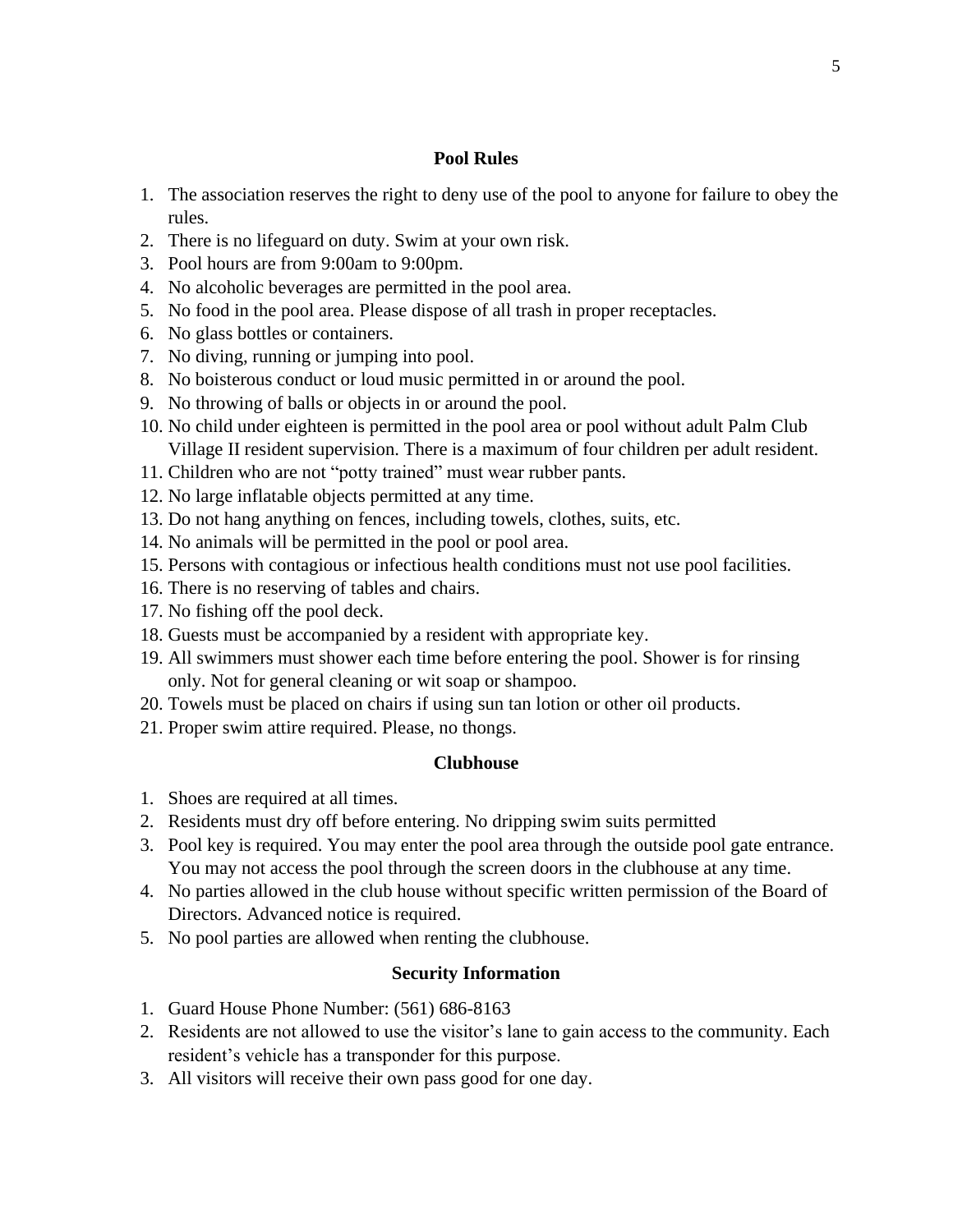- 4. If a guest will be staying longer than three days, you must contact the office to obtain a proper pass.
- 5. All walkers, bikers, joggers and skaters must use the pedestrian paths and gates. Palm Club Village II will not be responsible for individuals who use the vehicle in and out lanes from Village Boulevard.
- 6. Any expired, lost or illegally obtained transponders will automatically be removed from the computer system and residents will have to report to the association office in order to gain admittance to the community.
- 7. Someone else's car parked in your space? Leave a friendly note on the car asking the owner to correct the situation. Do not call the guard house. If this continues, take down the license plate number, make of the vehicle, sticker or pass number and location of the vehicle and report to the office.
- 8. If cars parked illegally (parked on grass, in front of hydrant or in the wrong spot) Record same information as indicated above and report to the office. A warning will be issued and the vehicle will be towed on second offense.
- 9. Positively no visitors or deliveries are allowed to enter or leave through the Village Blvd gate.
- 10. Expecting a visitor? A visitor is someone who is here for one to three days only and is required to obtain a daily visitor's Pass at the guard house. After three days this person is no longer a visitor but a guest and must report to the association office.
- 11. Any and all damage to gates and/or barrier arms and equipment will be paid for by the individual(s) responsible for said damage.
- 12. Any changes in your resident statues and/or vehicle status must be reported to the office.
- 13. Two transponders per unit only.

# **Alarm Systems**

Weather conditions sometimes cause fire alarms to sound when there is no fire. Please do not call the fire department if there is no fire and the alarm sounds. Call the association office at (561) 689-7171. If the property manager is not on duty at the time, there is an emergency line available on the office answering machine greeting.

# **Security**

The phone number for the guard house is (561) 686-8163. If someone is parking in your spot leave a note on the car and report the offense to the association office. If the owner of the vehicle still does not move it, the vehicle will be towed.

## **Dumpsters**

Dumpsters are for the bagged kitchen garbage. Do not put furniture, Christmas trees, old doors, bedding, construction debris, etc., in them. Please call the City of West Palm Beach at (561) 822- 2075 between 7 am and 3 pm or contact your association office to arrange for the special pick up or large discarded items. Recycling bins are available near the dumpsters.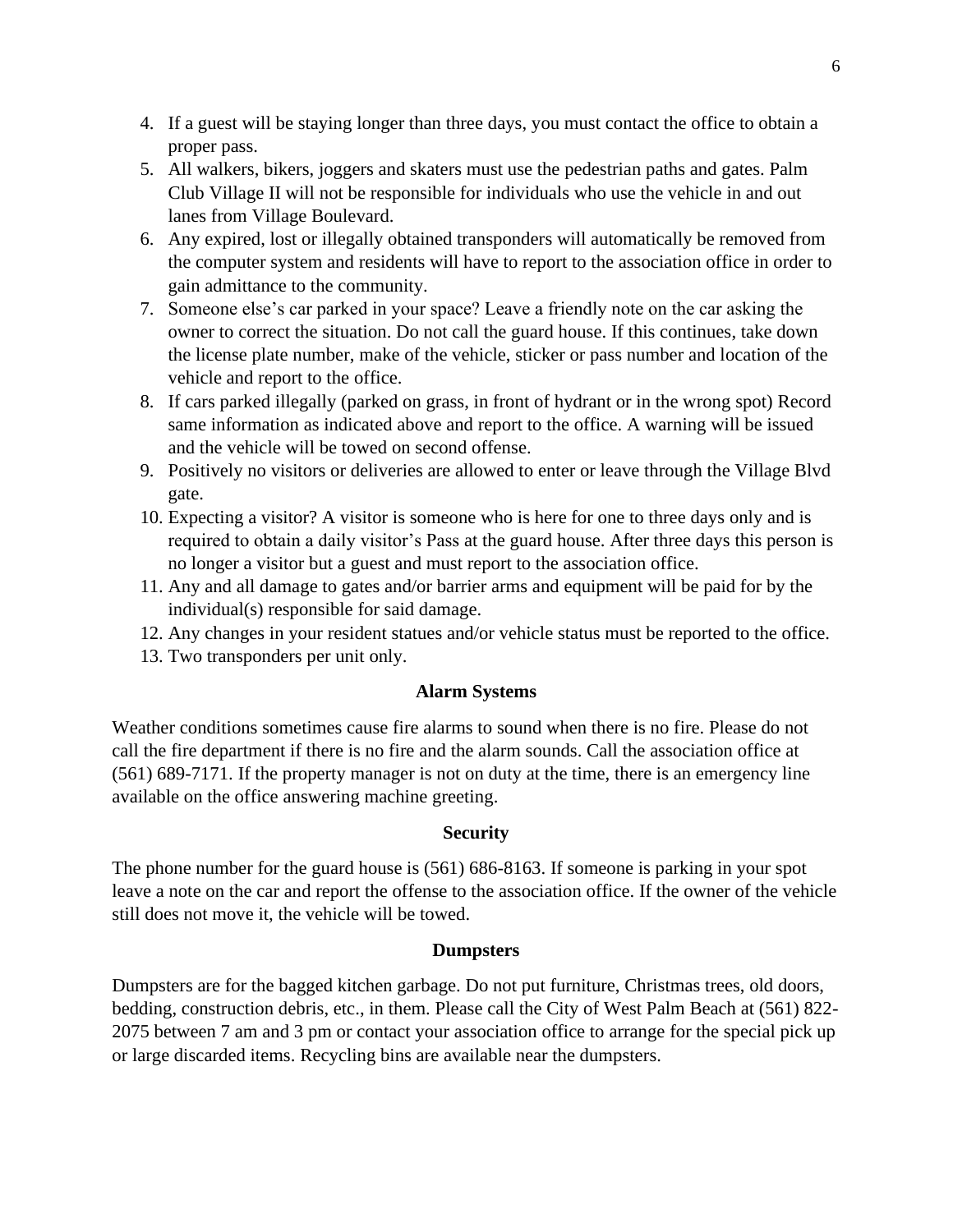#### **Fire Extinguishers**

The City of West Palm Beach requires that all units have fire extinguishers inside. This is at the owner's expense.

#### **Dogs**

All dogs are to be kept on a leash. The person who is walking the dog must pick up the waste in a plastic bag, tie is closed and properly discard it. Dogs over 25 pounds are not allowed. No dogs may be left on a porch or balcony unattended. There are no exceptions. Compliance to these rules is crucial to resident comfort and safety.

### **Porches, Patios, and Balconies**

No cooking shall be permitted on patios or balconies. No propane tanks or BBQ grills can be stored on patios or balconies.

No clothes or similar articles shall be hung on patios or balconies.

All personal property shall be placed inside the unit or the storage spaces provided for such purposes. Storage on patios and balconies is not permitted. (Patio furniture and plants only) No gym or exercise equipment of any kind is allowed on patios or balconies.

#### **Tri-Palm Rules and Regulations**

- 1. All vehicles entering the premises shall have either a window decal or guest pass in order to enter the facility. Non-conforming vehicles are subject to being towed at owner's expense. Residents will be responsible for notifying the guard house of any driver changes.
- 2. The gate guard will take down the license plate number of all visitors' vehicles as they enter the gate. The driver of all visitors' vehicles must show photo identification to the gate guard. All visitors will be issued a guest pass which must be visible through the windshield.
- 3. Residents are not to use the visitors' lane to enter and exit property. If your transponder is not working you must use the guest lane to enter and exit the property, you will be stopped by the guard and asked for identification.
- 4. These rules and regulations apply to everyone equally. There are no concessions made for anyone. Residents in violation of these rules will have their transponders deactivated.
- 5. Residents may not remove their transponders. If discovered that a nonresident is using a transponder it will be deactivated.
- 6. If any resident witnesses a rule violation, they should call or visit the guardhouse and ask for an incident report to be completed by the guard, so the Tri-Palm committee and appropriate association may take necessary action.